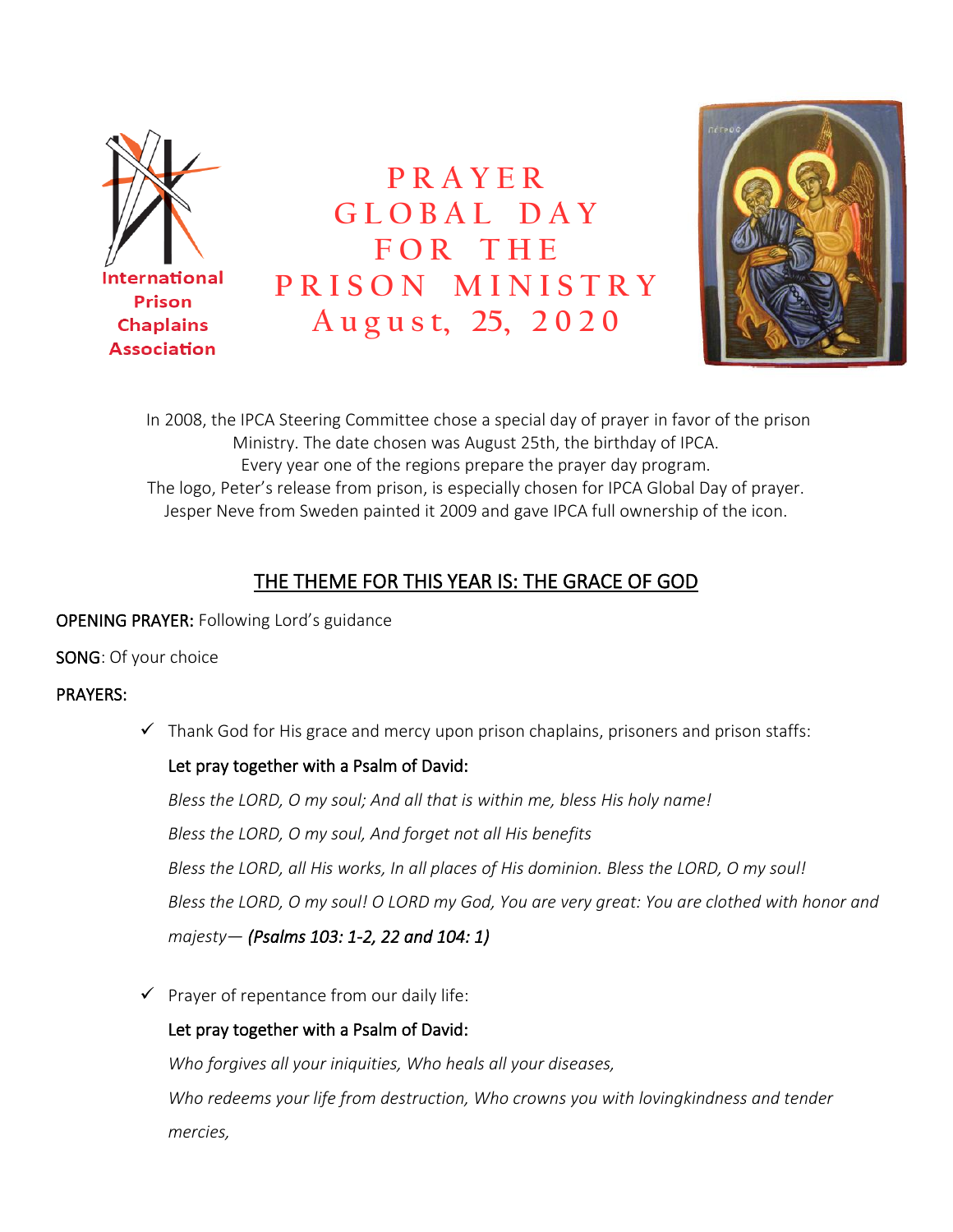*Who satisfies your mouth with good things, So that your youth is renewed like the eagle's. The LORD executes righteousness And justice for all who are oppressed. He made known His ways to Moses, His acts to the children of Israel. The LORD is merciful and gracious, Slow to anger, and abounding in mercy. He will not always strive with us, Nor will He keep His anger forever. He has not dealt with us according to our sins, Nor punished us according to our iniquities. For as the heavens are high above the earth, So great is His mercy toward those who fear Him; As far as the east is from the west, So far has He removed our transgressions from us. As a father pities his children, So the LORD pities those who fear Him. For He knows our frame; He remembers that we are dust. As for man, his days are like grass; As a flower of the field, so he flourishes. For the wind passes over it, and it is gone, And its place remembers it no more. But the mercy of the LORD is from everlasting to everlasting On those who fear Him, And His righteousness to children's children, To such as keep His covenant, And to those who remember His commandments to do them. The LORD has established His throne in heaven, And His kingdom rules over all. (Psalms 103: 3-*

*19)*

 $\checkmark$  Asking the guidance from God by the Holy Spirit. *And when they had prayed, the place where they were assembled together was shaken; and they were all filled with the Holy Spirit, and they spoke the word of God with boldness. (Acts 4: 31)*



Reading Scriptures: 1 Corinthians 15: 10; Exodus 33: 19 and Titus 2: 11.

From the Scriptures:

Thank God for His grace, all we are and all we have, we got it from His grace. Even the protection during this pandemic, we got it from Him.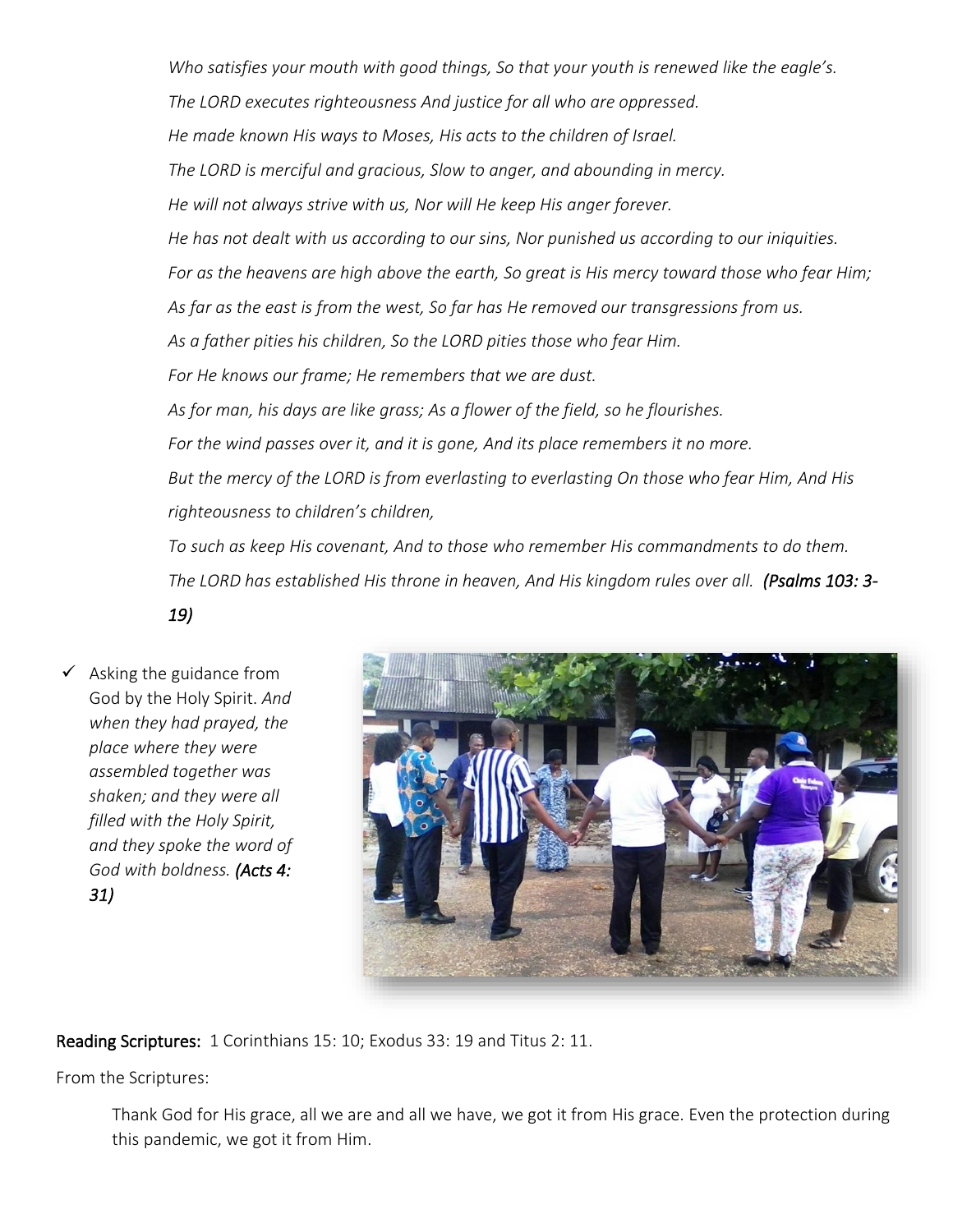Prisoners are protected from His grace, prison officers; ourselves as prison chaplains we are protected by Him from His grace in Jesus name.

Our lives today, are the board showing His grace upon us.

Our wife, our husbands, our children are the image showing His grace upon us.

As some of countries prison chaplains can enter the prison to serve the Lord with prisoners, we are making it through His grace.

It only by His grace that we are prison chaplains, only by His grace that every day we can enter the prison gates and go back to our house.

He is helping us by that grace and we can say thank you God by His grace.

We can communicate again after ones and others during this pandemic because of His grace.

His grace in Jesus name is all we have.

His goodness is in front of us.

We are the privileged and blessed people to benefit His mercy among the nations.

We are sinners, but His mercy in Jesus name is what makes our life safe and fruitful and because of Jesus work on the cross we are forgiven from our sins.

Can we say thank you Lord for your grace and mercy upon our families, upon prison officers, upon prisoners during this pandemic?

Yes!

Because without His mercy, our gathering today was not possible but by His grace and mercy we are gathering today in front of Him, to say thank you Lord!

For the grace of God has appeared to offers salvation to all people.

We are saved and can say thank you Lord by His grace in Jesus-Christ name,

Amen!

#### LET US PRAY:

*Our Father in heaven, Hallowed be Your name.* 

*Your kingdom come. Your will be done On earth as it is in heaven.* 

*Give us this day our daily bread.* 

*And forgive us our debts, As we forgive our debtors.* 

*And do not lead us into temptation, But deliver us from the evil one. For Yours is the kingdom and the power and the glory forever.* 

*Amen.* 

SONG: Of your choice